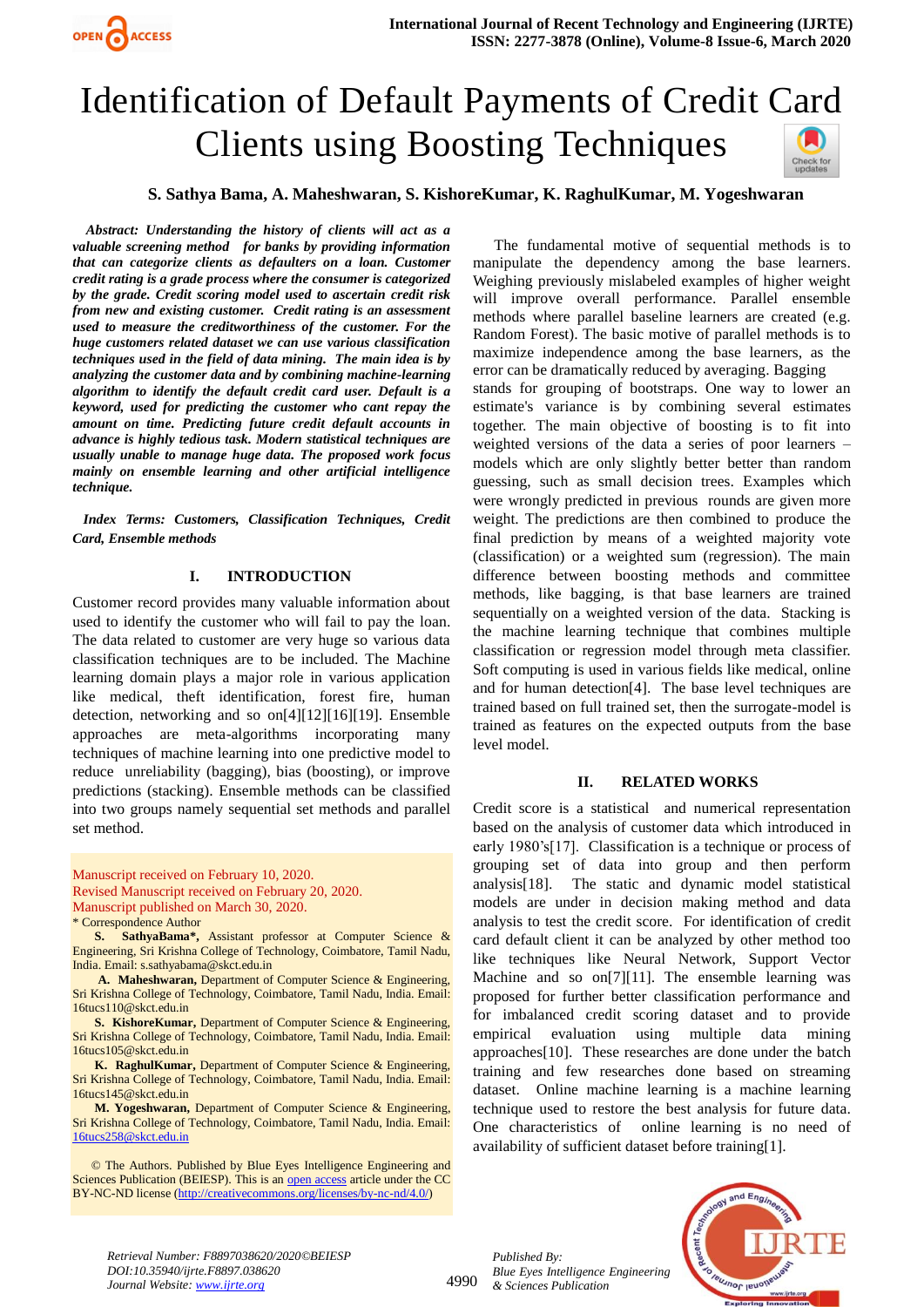# **Identification of Default Payments of Credit Card Clients using Boosting Techniques**

Online learning represents a adequate and devastating algorithms compared to other algorithms and tackles the problem with memory consumption and retain cost with incoming data[9].

# **III. DATASET DESCRIPTION**

The suggested system uses the original UCI repository report. There are 25 factors and 30,000 documents for customers. This dataset contains information on the credit card clients, regular charges, demographic factors, credit records, payment.

# **IV. MACHINE LEARNING CLASSIFERS**

#### **3.1 ADA BOOST CLASSIFIER**

Ada-boost is otherwise known as Adaptive Boosting, is a machine learning algorithm to increase or improve performance. It is used to boost performance of decision tree for binary classification problem. Ada-boost is a classifier used for converting weaker dataset into stronger dataset. The base idea of ada-boost classifier to iterate by adding weights to misclassified observation.



## **3.2 CAT BOOST CLASSIFIER**

Cat Boost is abbreviated as "Category" and "Boosting". Cat Boost is a recently open-sourced machine learning algorithm and it can be easily integrated with other framework. Cat boost has various features like converting categorical values into numbers using various statistics. It produces efficient result in accuracy result. It provides one more major functionality which is, it reduces the need for maximum hyper-parameter tuning and lower the chances of over fitting models. It is mainly used within organization for ranking and has wide application in various domain.

$$
Q(X, j, t) = F(X) - \frac{|X_l|}{|X|}F(X_l) - \frac{|X_r|}{|X|}F(X_r)
$$

#### **3.3 XG BOOST CLASSIFIER**

XG Boost is otherwise as eXtreme Gradient Boosting which is one of the machine learning boosting classifier models. The XG boost use **plot\_importance()** function which is a build in function to generate feature importance, which improves the performance and efficiency by algorithmic optimization and system optimization.

$$
\mathcal{L}^{(t)} = \sum_{i=1}^{n} l(\overline{y}_i, \hat{y}_i^{(t-1)} + f_t(\mathbf{x}_i)) + \Omega(f_t)
$$



**Fig.1.Evolution Of Xg Boost**

# **3.4 LIGHT GRADIENT BOOST MACHINE CLASSIFIER**

Light GBM is otherwise as Light Gradient Boosting Method is also known as fast,highly efficient gradient boosting methodology ,which is a tree based algorithm. The word light is derived since it is can process faster compare to other classifier. which uses tree based algorithm and its trees grows vertically whereas the other algorithms grows the opposite. The Light gradient boosting algorithm can be very efficient on large data sets which uses very low memory and it is very fast to compare other algorithms.

#### **V. PROPOSED FRAMEWORKS:**



#### **Fig.2. Proposed Flow Of The Work**

The above diagram represents the proposed flow of the work. The data load is the first phase of the project, which is loading the data set into the algorithm, The next stage is nothing but pre processing. It performs the operation like

data cleaning, finding missing values and to ensure that there is no redundant data.



*Retrieval Number: F8897038620/2020©BEIESP DOI:10.35940/ijrte.F8897.038620 Journal Website: www.ijrte.org*

4991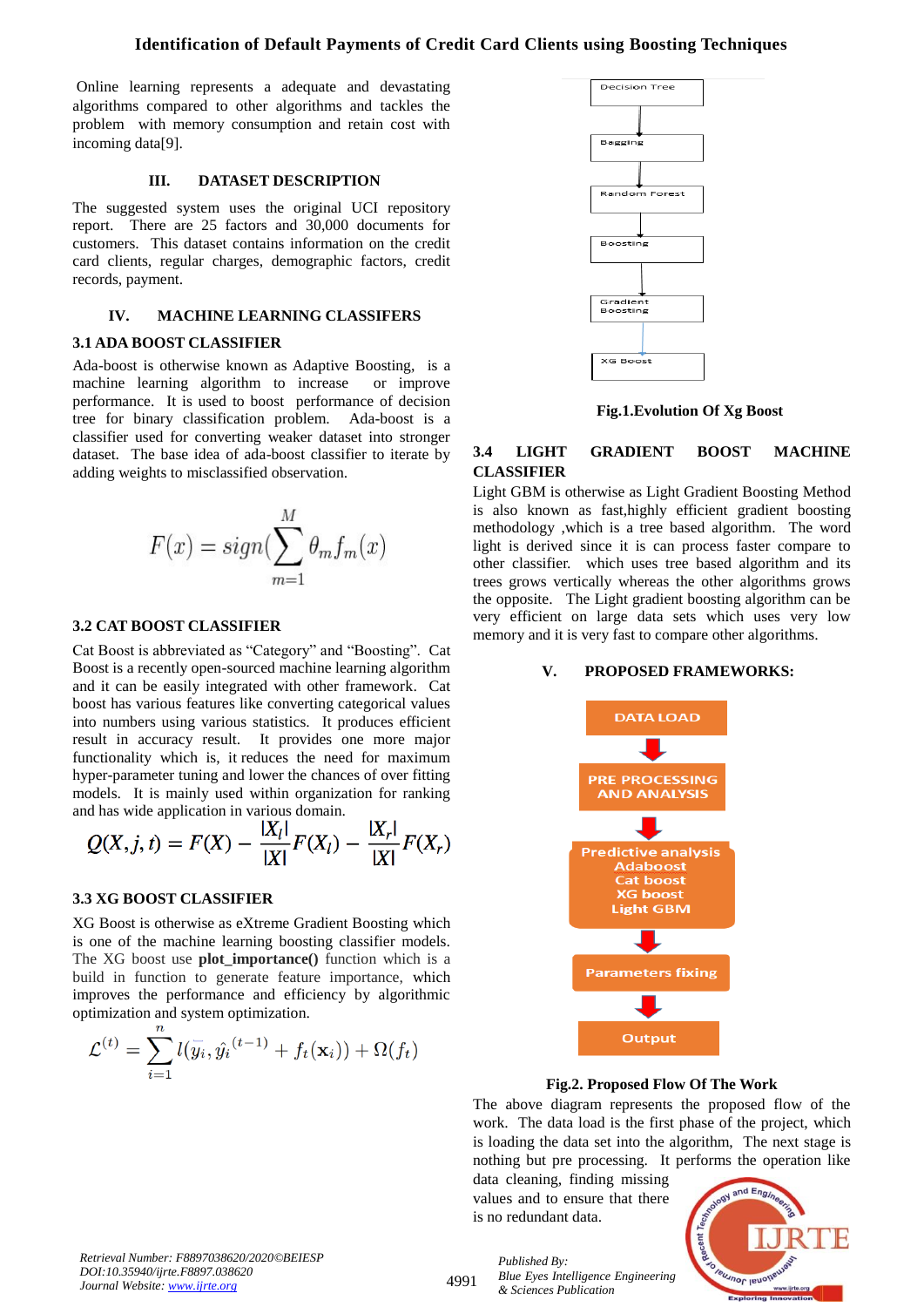

Next comes the analysis method. It involves the algorithm like adaboost, Cat boost, XG boost and light GBM. It is used for performing or analyzing the huge dataset or imbalanced dataset and to provide the accurate result. The parameter fixing is nothing but removing the another fields. Then comes the final result phase. That is displaying the result.



**Fig.3. Auc Value Comparision**

The above figure describes the comparison of four boosting techniques like adaboost, Cat boost, XG boost and light GBM. When compared to other techniques light GBM performance is good and provide accuracy result.

## **VI. RESULTS**

## **5.1 CURRENT FINANCIAL STATUS OF THE BANK**

Generally as per reports the bank is generating profit of nearly 22 million dollars using credit card business. The profit of the people in the data set approximately -600000 dollars. By this we can analyze each customer in data set produce loss of 20 dollars for the bank. The in-active customers brings profit to the bank steadily by paying their yearly fee. This following image shows profit of each customer in the data set.



### **Fig.4.Profit Per Customer**

The above figure implies that the profitable customer brings below 200 dollars to the bank while the individual loss per customer is over 5000 dollars. By analyzing the data set, we can know that the bank has about 23000 profit bringing customers and about 7000 non-profit bringing customers. It also further implies that the average profit is only 72 dollars however the loss is 330 dollars. By this we can imply that although there are more profit bringing customers the loss is very high.

# **5.2 FILTERING CUSTOMER BASE USING BOOSTING TECHNIQUES**

#### **5.2.1 ADA BOOST**

Ada Boost is one of the boosting techniques which is used to convert weekly performing classifier to strong classifier. We run the data set using Ada boost algorithm. The confusion matrix of training the data set using the Ada Boost classifier is given below:



**Fig.5.Confusion Matrix Of Ada Boost**

From Ada Boost confusion matrix the ROC(Receiver Operating Characteristics Curve) score is 0.6588048536053512.

## **5.2.2 CAT BOOST**

Cat Boost has various features like converting categorical values into numbers using various statistics. It produces efficient result in accuracy result.We run the data set using Cat boost algorithm. The confusion matrix of training the data set using the cat Boost classifier is given below:



**Fig.6.Confusion Matrix Of Cat Boost**

From Cat Boost confusion matrix the ROC(Receiver Operating Characteristics Curve) score is 0.6619619855275654.

# **5.3 FPREDICTED DEFAULT RISK IN BOOSTING TECHNIQUES**

The boosting algorithms are used to predict the credit default payments in the data set. The feature importance result is generated in each boosting algorithms and accuracy of each boosting techniques is also calculated.

#### **5.3.1 ADA BOOST**

The Ada boost uses parameters that are **base\_estimator, n\_estimator, learning\_rate** which are very important in predict the feature importance.



*Retrieval Number: F8897038620/2020©BEIESP DOI:10.35940/ijrte.F8897.038620 Journal Website: www.ijrte.org*

4992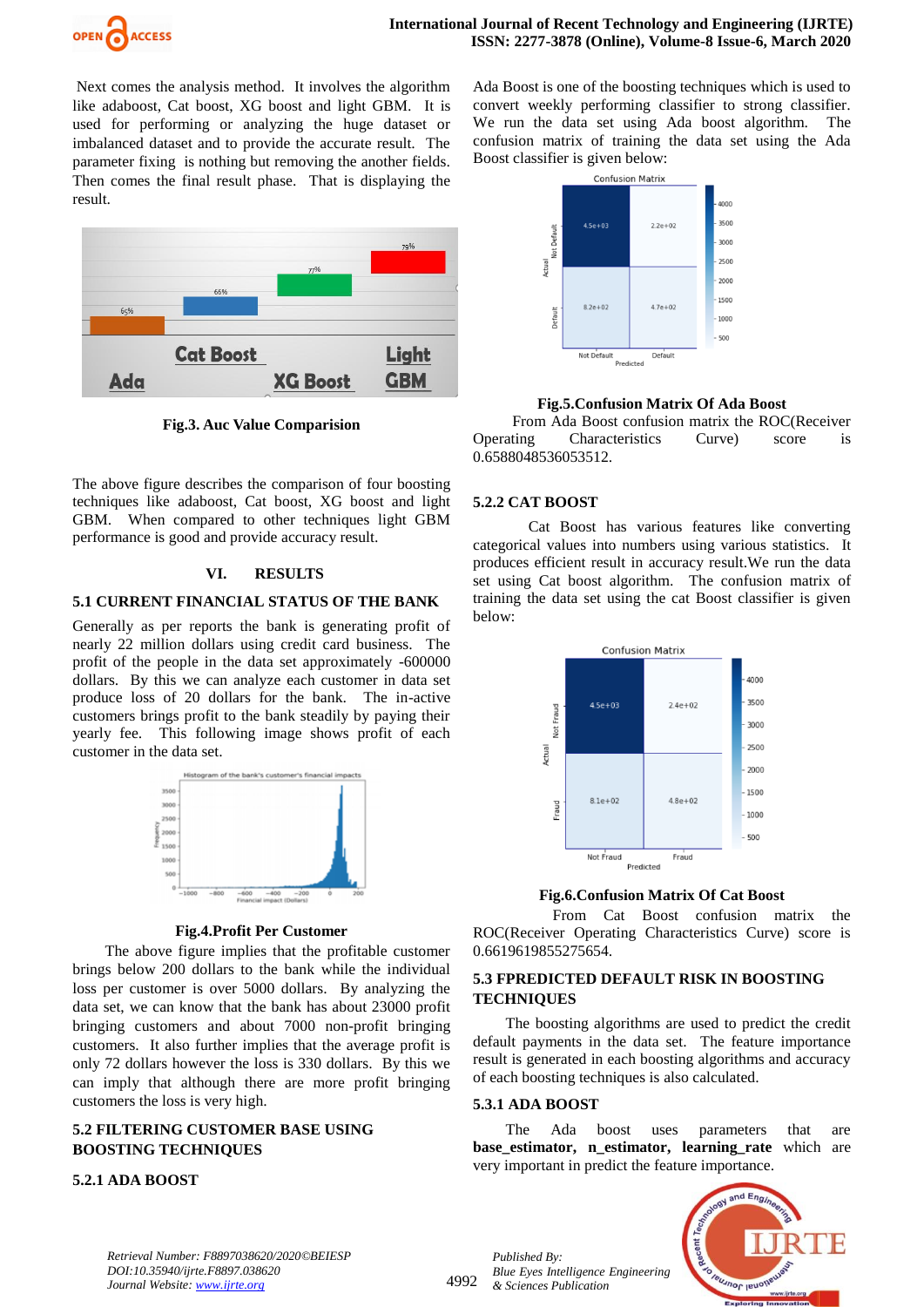# **Identification of Default Payments of Credit Card Clients using Boosting Techniques**



## **Fig.7.Feature Importance Of Ada Boost**

The F1 Score of each attribute is calculated and it is further split based on those values. The accuracy obtained running the data set using Ada boost algorithm is 65%.

## **5.3.2 CAT BOOST**

The Cat boost uses parameters that are **prettified,thread\_count,verbose** which are very important in predict the feature importance.



#### **Fig.8.Feature Importance Of Cat Boost**

The individual feature importance value of each input attributes is calculated and it is used in specifying in loss function which will produce accurate results. The accuracy obtained running the data set using Cat boost algorithm is 66%.

#### **5.3.3 XG BOOST**

The XG boost use **plot\_importance()** function which is a build in function to generate feature importance of the input attributes.



**Fig.9.Feature Importance Of Xg Boost**

XG Boost is a extreme gradient boosting method which improves the performance and efficiency by algorithmic optimization and system optimization. The accuracy obtained running the data set using XG boost algorithm is 77%.

# **5.2.4 LIGHT GBM BOOST**

The Light gradient boost use top level of **eli5.explain\_weights()** calls are dispatched to **eli5.lightgbm.explain\_weights\_lightgbm()** function to generate feature importance of attributes.



#### **Fig.10.Feature Importance Of Light Gbm Boost**

The Light gradient boosting is a gradient boosting framework which uses tree based algorithm and its trees grows vertically whereas the other algorithms grows the opposite. The Light gradient boosting algorithm can be very efficient on large data sets which uses very low memory and it is very fast to compare other algorithms. Its accuracy also higher than the other algorithms, since it has the highest accuracy of 79% which is higher than the above used algorithms.

#### **VII. CONCLUSION**

To identify the default payment of credit card clients of huge data set data analysis should be involved. Data analysis allows cultivation and learning based on model build, feature extraction, and various conditions that can improve the trait of customer acquirement. Here we use boosting technique which provides better performance and accuracy. The four boosting techniques mentioned can analysis the huge data set and to provide the accurate result. The boosting techniques which are included here can perform analysis for imbalanced dataset. Analysis of data set that allow 80% data set for learning and 20% of data set for training to improve the ability of customer. By using Predictive analysis model for estimating the default payment and loss of extend and for predicting losses.

#### **REFERENCES**

- 1. Ade, R.R., and Deshmukh, P.R., "Methods for incremental learning: a survey," International Journal of Data Mining and Knowledge Management Process, 3(4), 119.
- 2. Baesens, B., Setiono, R., Mues, C., and Vanthienen, J., 2003, "Using neural network rule extraction and decision tables for credit-risk evaluation," Management science, 49(3), 312-329.
- 3. Bellotti, T., and Jonathan, C., 2009, "Support vector machines for credit scoring and discovery of significant features," Expert Systems with Applications, 36(2), 3302-3308.
- 4. Bhuvaneswari, K. and Rauf, H.A., 2009, June. Edgelet based human detection and tracking by combined segmentation and soft decision. In 2009 International Conference on Control, Automation, Communication and Energy Conservation (pp. 1-6). IEEE.
- 5. Brown, L., and Christophe M., 2012, "An experimental comparison of classification algorithms for imbalanced credit scoring data sets," Expert Systems with Applications, 39(3), 3446-3453.
- 6. Freund, Y., and Llew, M., 1999, "The alternating decision tree learning algorithm," International Conference of Machine Learning, 99-109.
- 7. Giudici, P., 2001, "Bayesian data mining, with application to benchmarking and credit scoring," Applied Stochastic Models in Business and Industry, 17(1), 69- 81.



*Retrieval Number: F8897038620/2020©BEIESP DOI:10.35940/ijrte.F8897.038620 Journal Website: www.ijrte.org*

4993